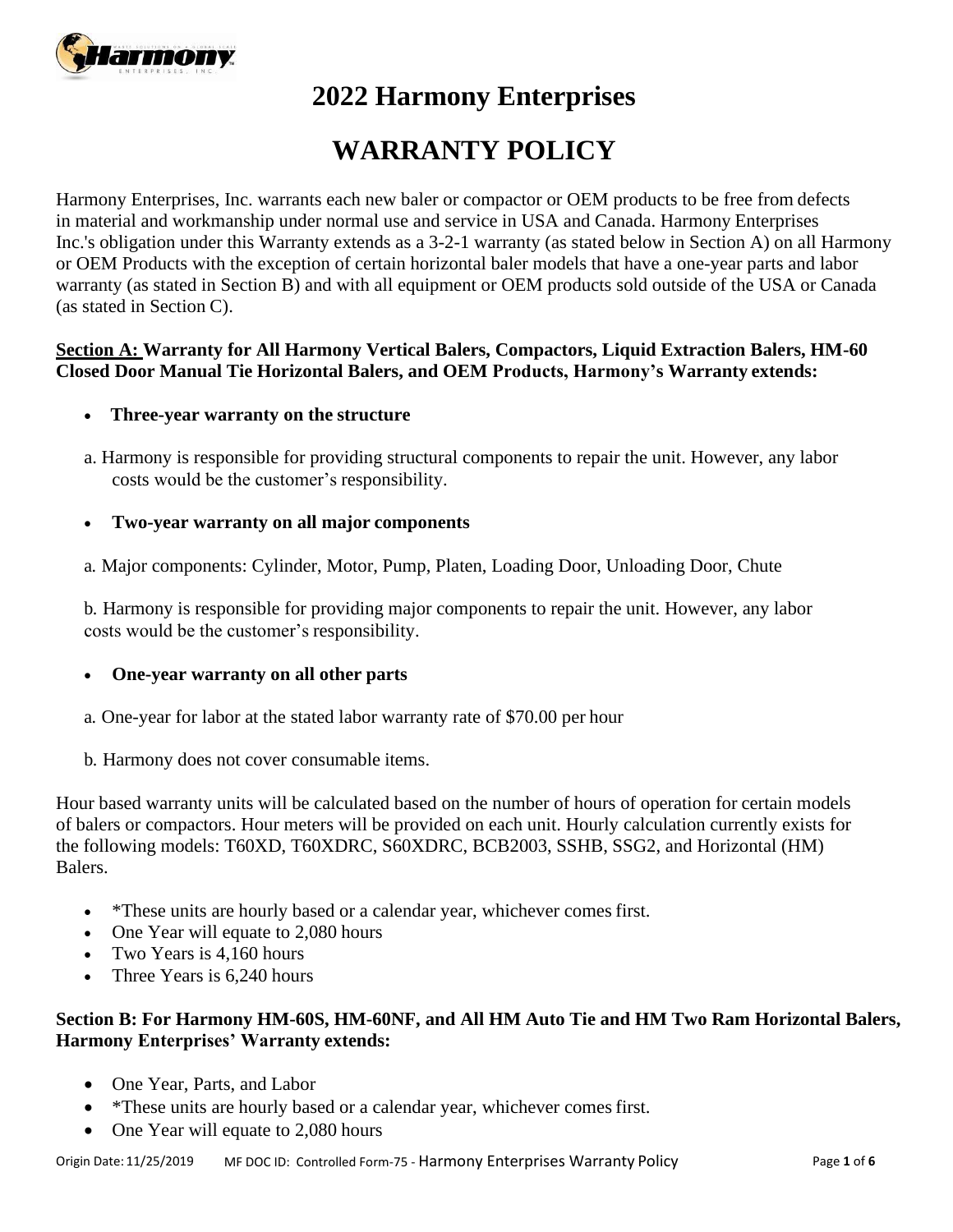

## **Section C: For All Equipment or OEM products sold outside of the USA or Canada:**

For any other location not in USA or Canada, Inc. warrants each new baler or compactor or OEM products to be free from defects in material and workmanship under normal use and service.

Harmony Enterprises Inc.'s obligation under this Warranty extends

- One-year warranty on Structure and Parts
- a. Harmony does not cover any labor
- b. Harmony does not cover any freight for shipping parts
- c. Harmony does not cover consumable items.

For All Warranties, Under Each Section Listed Above, Regardless of Geographic Location:

The warranty period commences at installation or 21 days from shipment, whichever comes first. The warranty period is not extended for machines stored or in transit for extended periods of time.

Replacement parts are subject to a 30-day warranty and are specifically excluded from the Warranty Parts Reimbursement Program.

• Harmony Enterprises, Inc. will only reimburse standard ground freight cost for warranty parts. Additional cost for express services will be invoiced to the customer.

This warranty shall not apply to any baler or compactor or OEM products, that have been subject to misuse, misapplication, negligence, alteration, vandalism, accident, or damage caused by acts of nature, such as moisture or condensation, or natural disaster.

Harmony balers, excluding our outdoor products, are designed for indoor use ONLY, if the unit is placed outside without approval from Harmony Enterprises Warranty may be VOID.

Harmony agrees to supply technical support and repairs in accordance with this warranty for work done during Harmony Enterprises' regular business hours. For work done outside of the scope of the regular business day, it shall be the responsibility of the customer to pay the overtime costs associated with off-hours work.

For customers or locations that require certification or training of techs for their own purposes and regulations, it shall be the responsibility of the customer to pay for the certification training (if there is an associated fee) and work hours spent by the tech for any such training.

For locations and customers that require additional service technicians to be present for regulations such as fire watch or confined space requirements, it shall be the responsibility of the customer to supply such person(s) and compensate them for their labor and time.

No person, dealer, distributor or agent has authority to alter the terms of this warranty on behalf of Harmony Enterprises, Inc. or to represent that Harmony Enterprises, Inc. will undertake any obligation except that are specifically set forth in the warranty.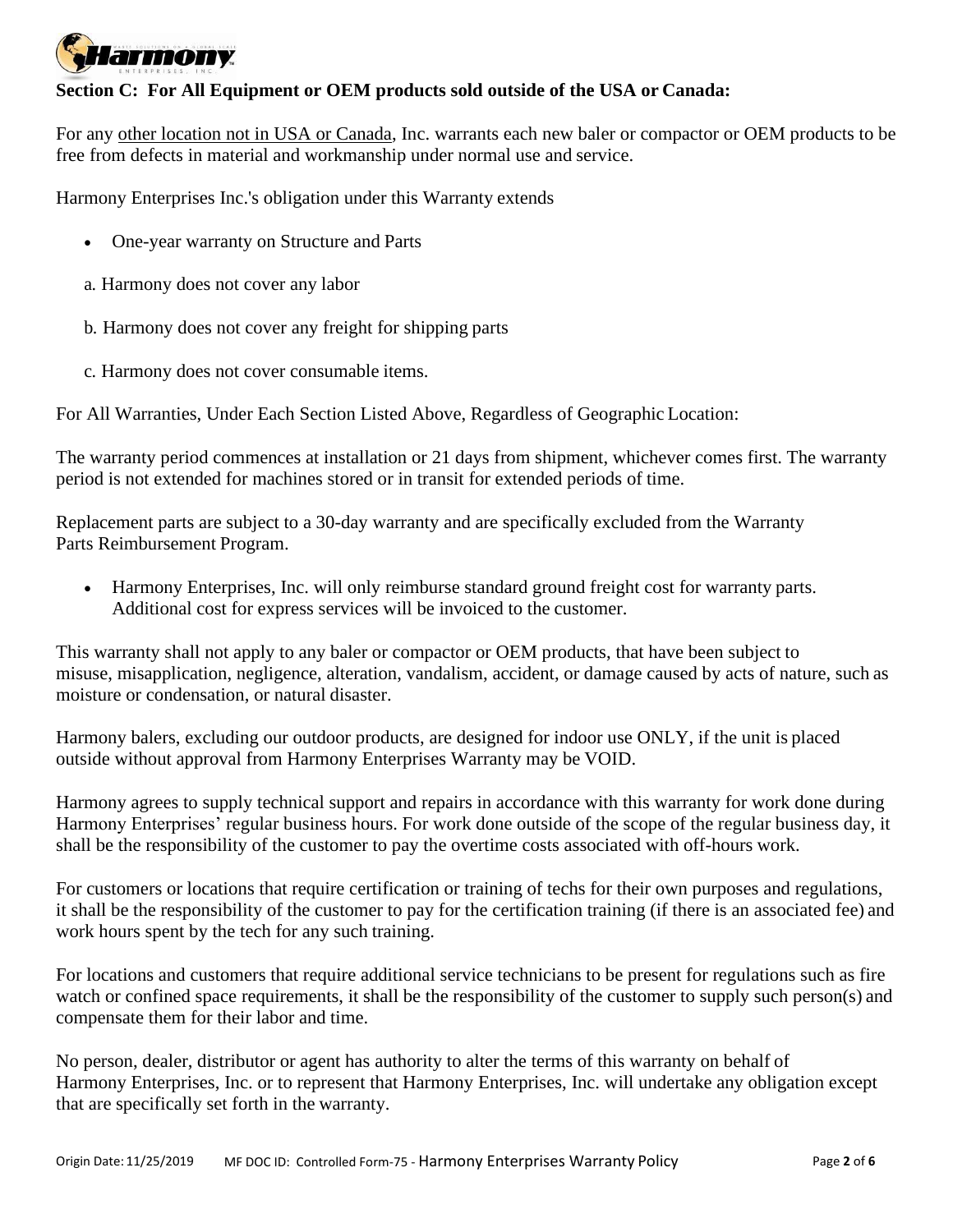

THIS WARRANTY EXCLUDES ANY OBLIGATION BY HARMONY ENTERPRISES, INC. FOR LOSS OF PRODUCT, DOWN TIME, OR ANY OTHER INCIDENTAL OR CONSEQUENTIAL DAMAGE INCURRED**.**

THIS WARRANTY IS THE ONLY WARRANTY APPLICABLE TO BALERS AND COMPACTORS MANUFACTURED BY HARMONY ENTERPRISES, INC. AND IS EXPRESSLY IN LIEU OF ALL OTHER WARRANTIES, EXPRESSED OR IMPLIED, INCLUDING ANY IMPLIED WARRANTY OF MERCHANTABILITY OR FITNESS FOR A PARTICULAR PURPOSE.

*Harmony Enterprises will support our products by providing parts, manuals and technical support for 20 years after the manufacture date, with the exception of our Horizontal HM-60, HM-A160, HM-2R185 Balers, which shall have parts, manuals, and technical support for 10 years. For any Harmony product that is older than these designated time allotments, Harmony Enterprises is not responsible for providing parts, manuals or technical support and will not warranty them. All parts sales are final, with no refunds or exchanges.*

*However, for any Harmony product that is older than these designated time allotments, Harmony Enterprises is committed to helping and will try to provide a solution to your questions.*

#### Warranty Parts Reimbursement Program

Parts determined to repair the unit will be shipped to the customer, the failed part is required to be returned to Harmony Enterprises, Inc. If the failed part is required to be returned, the customer will be invoiced for the replacement part. Upon receipt of the failed part, it will be tested. If the part is determined to be defective, the invoice for the part will be credited to the customer. All failed parts that are to be returned must be received at Harmony Enterprises, Inc. within 30 days of the reported failure.

• Harmony Enterprises, Inc. will only reimburse standard ground freight cost for warranty replacement parts. Additional cost for express services will be invoiced to the customer.

# Warranty Labor and Travel Reimbursement Program

Labor rate for warranty repairs is \$70.00 per hour for one person. If Harmony Enterprises, Inc. determines that the repair requires two people, the rate for the second person is \$70.00. Without prior authorization from Harmony Enterprises, Inc., the labor reimbursement only covers one service person. Travel rate to location is \$70.00 per hour and max travel that Harmony will pay is three (3) hrs.

The customer is required to provide Harmony Enterprises, Inc. with an itemized invoice or work order of all work performed within 15 days, including work provided by outside service companies. The invoice or work order will not be processed unless it contains a signature of the customer, the model and serial number of the unit, Request for Warranty number, labor and mileage breakdown, description of work performed and location of unit.

In cases of failure of equipment, which may require repair by welding, re-welding, or fabrication of additional steel, the customer shall again be required to obtain prior approval of method and procedure by Harmony Enterprises, Inc., and also a prior agreement on amount of allowance. Failure to comply with this procedure will result in rejection of the warranty claim and void the warranty coverage.

No claims will be allowed for loss of hydraulic oil except in the cases in which failure of a component clearly indicated the loss of a major portion of the oil in the unit. No claim for hydraulic oil will exceed the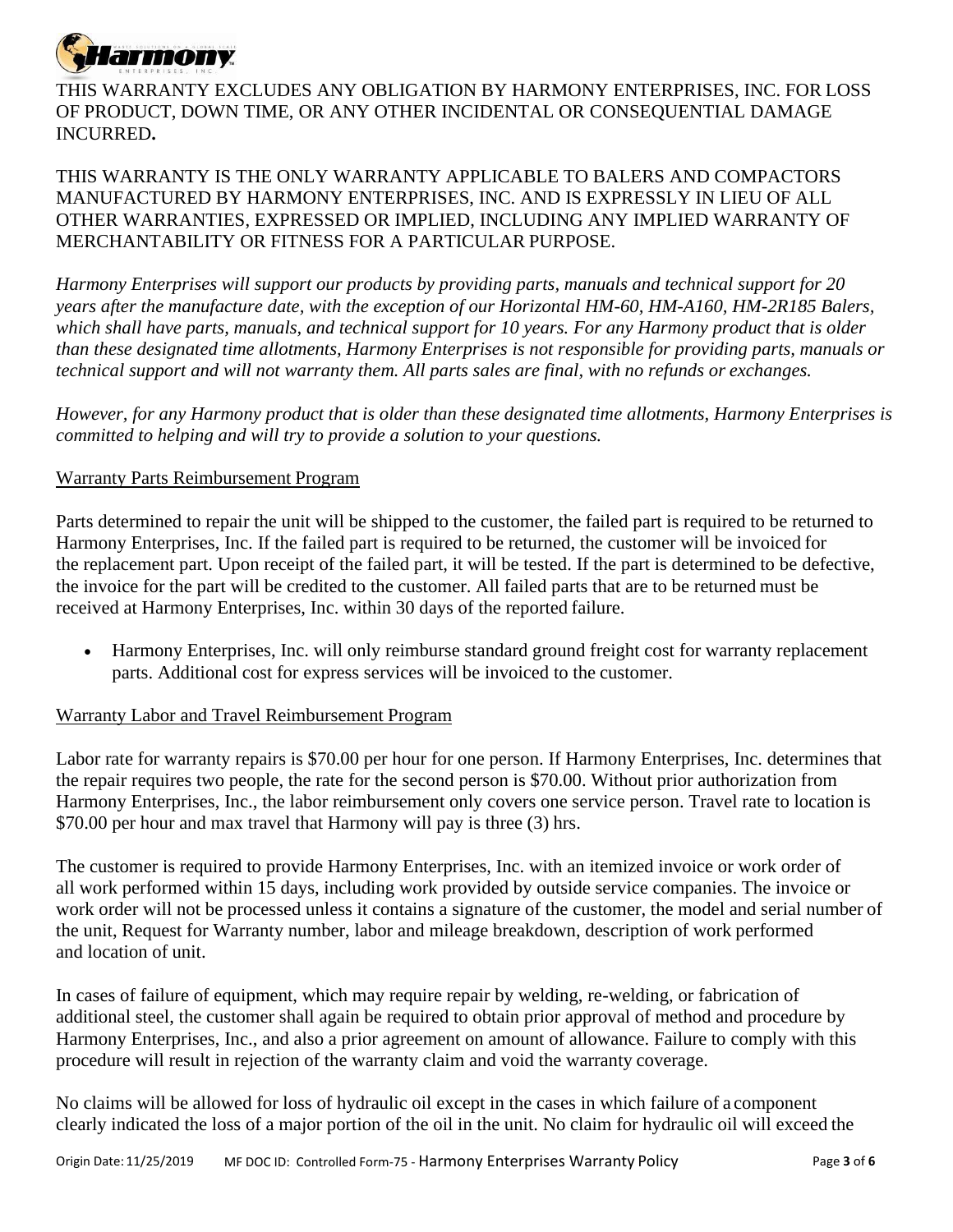

capacity of the power unit. The allowance for oil shall not exceed \$8.00 per U.S. gallon. No warranty will be made for replacement, which our inspection shows not to be defective.

Proper maintenance and repair are essential for the safe and reliable operation of Harmony Enterprises, Inc. balers and compactors. The operating instructions are not intended as a substitute for training and experience in the proper use and safety procedure in operating this equipment. Anyone who uses service procedures or tools, which are not recommended by Harmony Enterprises, Inc., assumes all risk to person, equipment, and property.

Only factory original replacement parts or equivalent should be used to ensure proper operation of equipment.

• Harmony Enterprises, Inc. will only reimburse standard ground freight cost for warranty parts. Additional cost for express services will be invoiced to the customer.

# **Failure to comply with all procedure listed above will void warranty claims.**

#### Customer Responsibility:

The Harmony Warranty Form must be filled out, signed and returned to Harmony Enterprises, at 704 Main Avenue North, Harmony, MN 55939 or faxed to 507.886.6706 or emailed to [customerservice@harmony1.com](mailto:customerservice@harmony1.com) within 10 days of installation prior to activating the warranty. If the Harmony warranty form is not completed, signed and returned within this time frame this warranty offer may be void.

It is the responsibility of Harmony Enterprises, Inc.'s Customer to install the compactor or baler in conformity with current ANSI standards, as well as any applicable codes and regulations. **Failure of Harmony Enterprises, Inc.'s Customer, or their representative, to be on site at this time of equipment start-up shall void any labor and mileage obligation under this warranty.** IMPORTANT- Harmony Enterprises, Inc. furnishes with each compactor or baler, with an Operating and Service Manual and electrical schematic for the unit.

A. Harmony Enterprises Inc.'s Customer must train authorized operators in safe methods and use of the equipment.

B. The manuals should be retained for future reference and use.

C. In the event of failure of a component of the product, the Customer must Contact Harmony Enterprises, Inc. Customer Service Department within 48 hours, providing at that time, a description of the problem, the model and serial number of the product.

## **D. Important- No claims will be accepted for normal pre or post-delivery inspection, lubrication, or adjustments. All units are inspected and adjusted before shipment, but the shipping process can loosen fittings and possibly change adjustments. The time involved in the pre or post-delivery inspection and adjustment must be part of the installation charge to the owner.**

E. Any damage inflicted on the machine due to faulty installation by the customer or the assigned representative performing the installation will not be covered under Harmony Enterprises, Inc.'s warranty policy.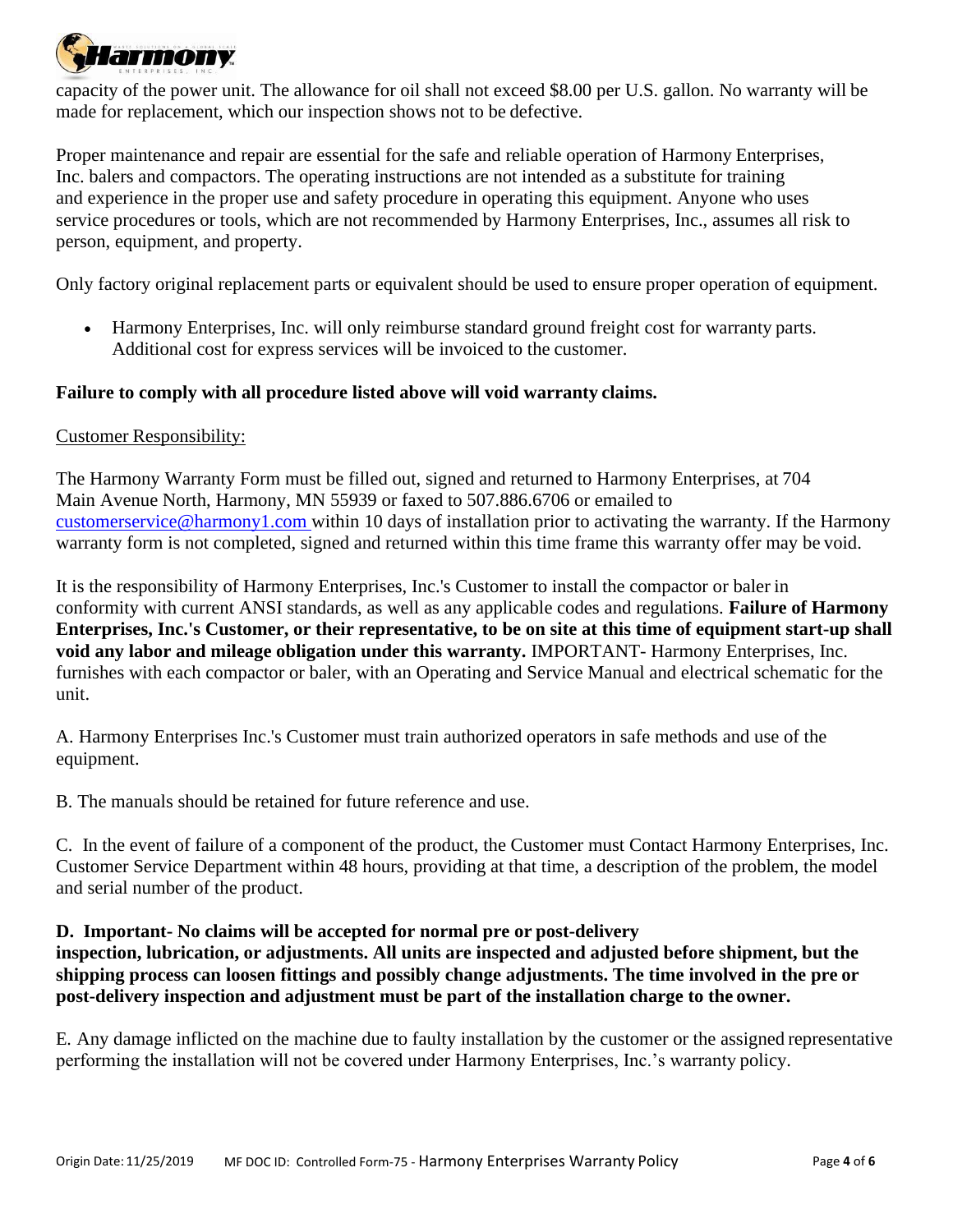

F. The warranty on electrical motors covers only failure due to defects in material or workmanship. Power surges, low voltage, loss of phases, improper connection to power source, or the use of a phase converter will void this warranty.

G. Consumables are excluded from this warranty: Bags, baling wire, twine.

H. Wearable parts: Guides, wear parts, cubes, light bulbs, hydraulic oil, filters, chains, ejection strap, ejector assembly, conveyor belt, fuses, and couplers.

#### Request for Warranty procedure

**Request for Warranty Number (RFW #)** serves as Harmony Enterprises, Inc. tracking number for each warranty claim. This RFW # is required on **all** documentation for warranty claims. The RFW # will allow cross- referencing of returned parts, claim information, service invoices and credits issued for warranty service and parts. Only one RFW # will be assigned per warranty claim.

**Returned Material Authorization (RMA#)** serves as Harmony Enterprises, Inc. tracking number for a returned part. This RMA # is required on **all** documentation for return. The RMA # will allow cross-referencing of returned parts, claim information, service invoices and credits issued for returned parts.

**Returned Authorization Form** to be sent with all returned parts. Once returned parts are verified by Harmony Enterprises, Inc. receiving department, Returned Authorization Form will be forwarded to the Customer Service department as documentation that defective parts have been returned to Harmony Enterprises, Inc.

# **Return Parts Procedure**

1. Defective or return parts must be properly packaged and returned to Harmony Enterprises, Inc. within 30 days of replacement ship date.

2. Returned Authorization Form must be sent **with** parts to Harmony Enterprises, Inc.

3.No credit will be issued by Harmony Enterprises, Inc. for parts or the labor to replace parts not returned as indicated above (within 30 days), unless previously agreed upon by Harmony Enterprises, Inc. Customer Service department.

4. RFW # and/or RMA # **must** be included on Returned Authorization Form.

#### **Warranty Claim Procedure:**

1. Customer must contact Harmony Enterprises, Inc. for RFW # as soon as circumstances allow.

2. All documentation submitted **must** reference this RFW#.

3. Harmony strongly suggests that service is done by Harmony Customer Service. However, if not done by Harmony Customer service, the Customer is responsible to notify Service Company of the RFW #. Service